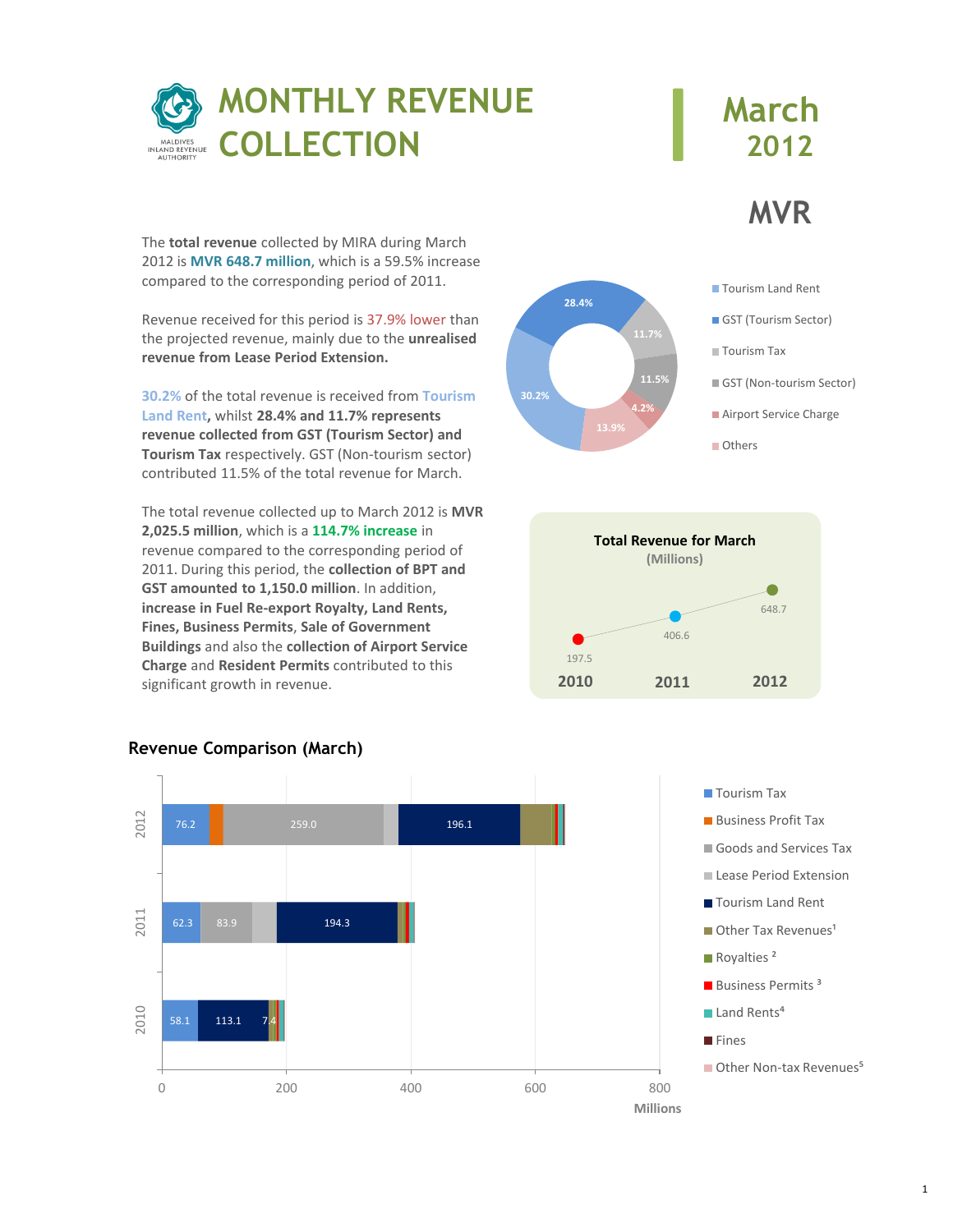## **TOTAL REVENUE COLLECTION**

| % Share | <b>March</b>   | <b>Details</b>                                  | <b>Up to March</b> |                | % Variance  |
|---------|----------------|-------------------------------------------------|--------------------|----------------|-------------|
|         | 2012           |                                                 | 2011               | 2012           |             |
| 11.7%   | 76,213,315     | <b>Tourism Tax</b>                              | 181,085,522        | 231,378,391    | 27.8%       |
| 0.0%    | 164,892        | <b>Land Sales Tax</b>                           | 1,781,078          | 3,103,082      | 74.2%       |
| 0.2%    | 1,014,736      | <b>Business Profit Tax (BPT)</b>                |                    | 361,713,210    |             |
| 3.2%    | 21,004,867     | <b>Withholding Tax</b>                          |                    | 66,372,250     |             |
| 0.0%    |                | <b>Bank Profit Tax</b>                          |                    |                |             |
| 28.4%   | 184, 367, 408  | <b>Goods and Services Tax (Tourism)</b>         | 175,612,716        | 494,835,379    | 181.8%      |
| 11.5%   | 74,681,066     | <b>Goods and Services Tax (General Sector)</b>  |                    | 227,056,314    |             |
| 0.4%    | 2,537,702      | <b>Duty Free Royalty</b>                        | 6,208,187          | 7,116,000      | 14.6%       |
| 0.0%    | 46,560         | <b>Foreign Investment Royalty</b>               | 3,010,983          | 519,436        | (82.7%)     |
| 0.0%    | $\blacksquare$ | <b>Fishing Royalty</b>                          | 121,164            | $\blacksquare$ | $(100.0\%)$ |
| 0.5%    | 3,495,627      | <b>Fuel Re-export Royalty</b>                   | 834,600            | 11,531,148     | 1281.6%     |
| 0.0%    |                | <b>Re-export Royalty</b>                        | 43,719             |                | $(100.0\%)$ |
| 0.0%    | 10,621         | <b>Yellowfin Tuna Export Royalty</b>            | 505,066            | 368,096        | (27.1%)     |
| 0.0%    |                | <b>Skipjack Industry Royalty</b>                | 2,548,315          |                | $(100.0\%)$ |
| 0.4%    | 2,872,238      | <b>Revenue Stamp</b>                            | 7,394,837          | 11,754,355     | 59.0%       |
| 4.2%    | 27,271,820     | <b>Airport Service Charge</b>                   |                    | 89,555,978     | ÷           |
| 0.5%    | 3,390,000      | <b>Company Annual Fee</b>                       | 5,822,000          | 5,644,000      | (3.1%)      |
| 0.0%    | 107,000        | Restaurant, Café, Canteen Fee                   | 549,200            | 561,600        | 2.3%        |
| 0.1%    | 550,662        | <b>Vessel Fee</b>                               | 2,061,892          | 2,089,545      | 1.3%        |
| 0.0%    | 8,200          | <b>Flat Maintenance Fee</b>                     | 63,200             | 54,518         | (13.7%)     |
| 2.3%    | 15,059,750     | <b>Resident Permit</b>                          |                    | 45,117,650     |             |
| 0.0%    | $\blacksquare$ | <b>Partnership Annual Fee</b>                   | 49,036             | 13,880         | (71.7%)     |
| 0.1%    | 491,405        | <b>Import Trade Fee</b>                         | 2,808,415          | 2,943,075      | 4.8%        |
| 0.0%    | 2,000          | Co-operative Society Annual Fee                 | 1,200              | 4,400          | 266.7%      |
| 0.0%    | 200            | Co-operative Society Registration Fee           | 200                | 800            |             |
| 0.0%    | 187,650        | <b>Trade Registry Fee</b>                       | 894,350            | 846,850        | (5.3%)      |
| 0.0%    | 61,500         | Foreign Investment Administration Annual<br>Fee | 722,670            | 337,960        | (53.2%)     |
| 3.5%    | 23,025,000     | <b>Lease Period Extension</b>                   | 146,625,000        | 168,831,463    | 15.1%       |